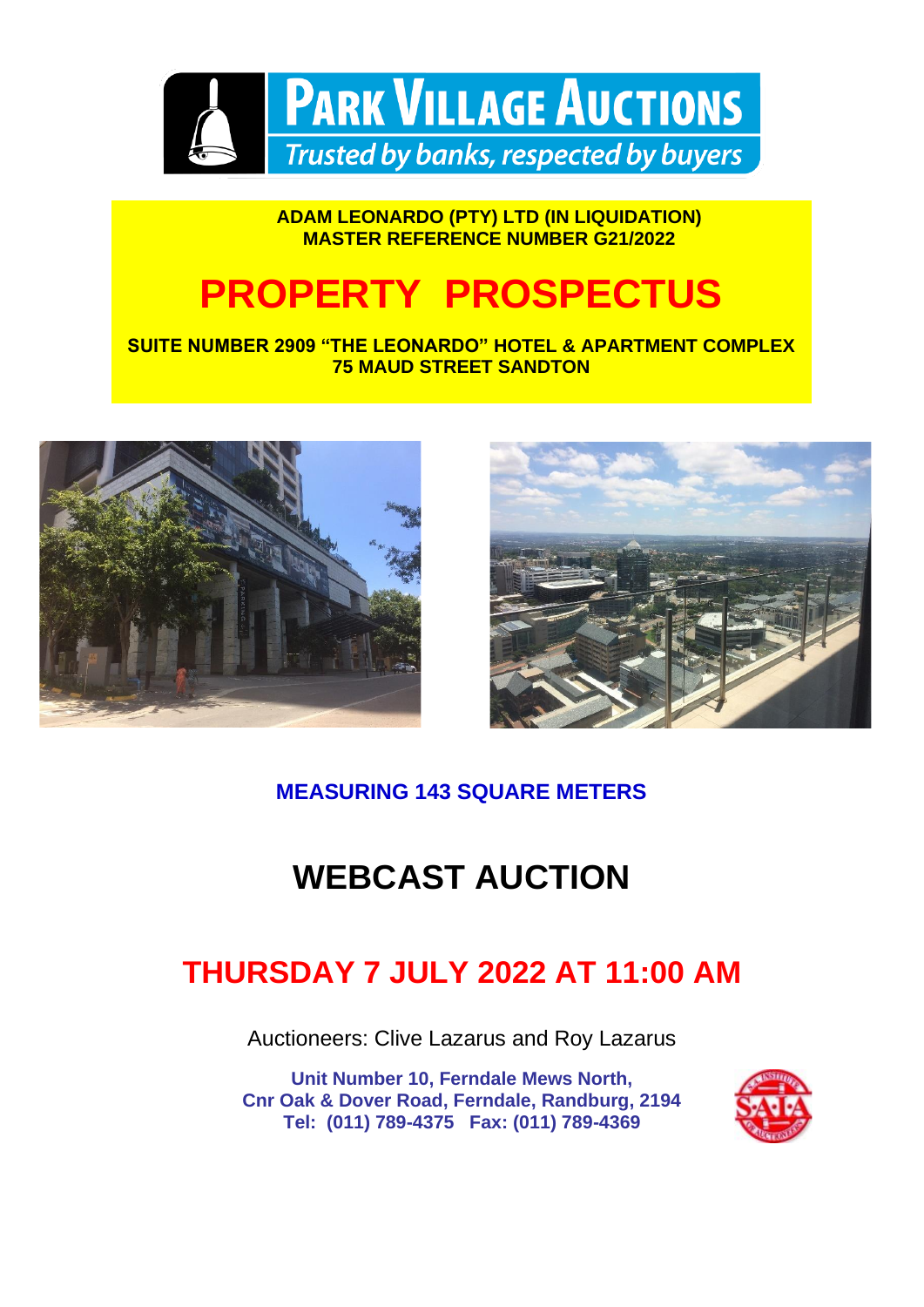# **CONTENTS**

|  | a. The Stand<br>b. The Improvements<br>c. Municipal Information |
|--|-----------------------------------------------------------------|

# **DISCLAIMER**

Whilst all reasonable care has been taken to provide accurate information, neither Park Village Auctions nor the Seller/s guarantee the accuracy of the information and neither will be held liable for any loss or damages resulting from any errors or omissions in the information herein provided, whether due to the negligence or otherwise of Park Village Auctions or the Sellers or any other person.

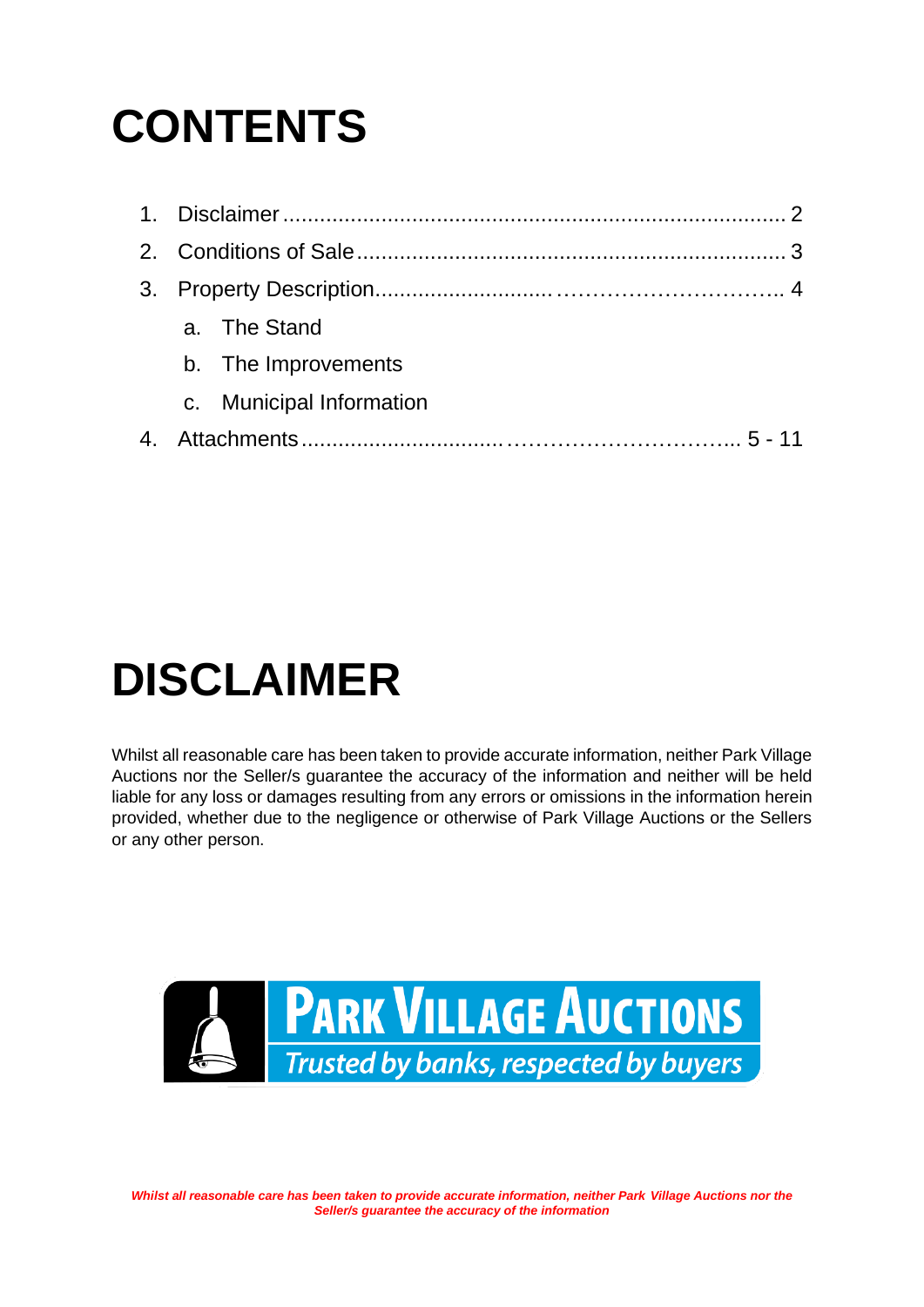# **CONDITIONS OF SALE**

- **Deposit:** 15% of the Purchase Price payable on the day of the auction
- **Commission:** Buyer's commission of Five Percent (5%) plus VAT payable on the day the auction
- **Confirmation Period:** Fourteen (14) Business Days from date of signature
- **Occupation:** Occupation is on the registration of transfer of the property into the Purchaser's name
- **Risk, Control & Insurance:** The sole risk and control and benefit in and to the property shall, unless otherwise agreed in writing and signed by both parties, pass to the Purchaser *on the registration of transfer of the property into the Purchaser's name* and from that date, the Purchaser shall be liable for all imposts levied on the property, inclusive of and without limiting the generality hereof, all municipal rates and taxes, licences and other official and/or municipal and consumable charges.
- **Transfer Duty / VAT:** Transfer Duty or VAT is Payable on the Purchase amount (NOT BOTH)

**FOR MORE INFORMATION PLEASE CONTACT: Debbie**

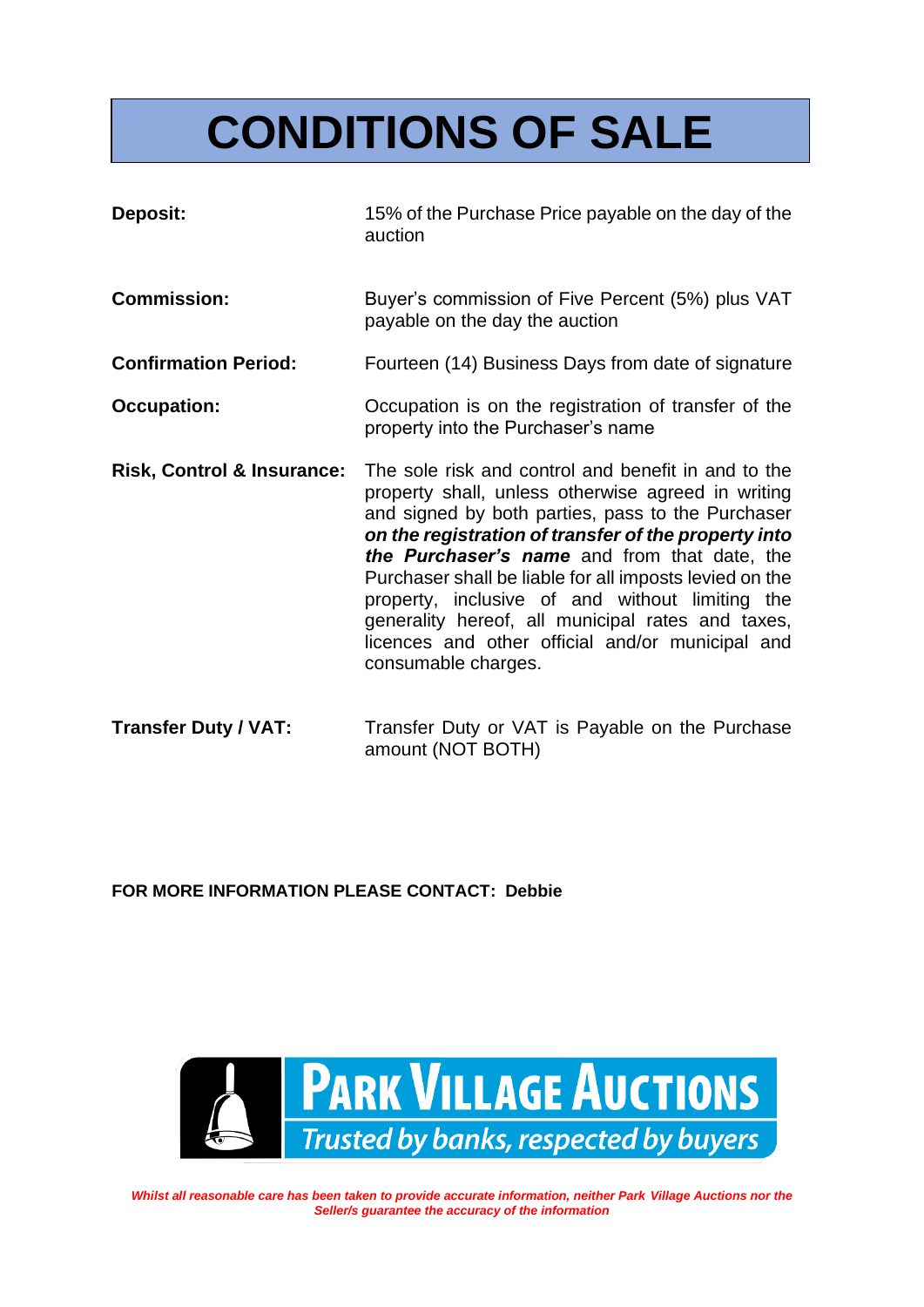## **PROPERTY DESCRIPTION**

#### **TITLE DEED NUMBER:** ST22168/2020

#### **REGISTERED EXTENT OF UNIT:** 143 Square Metres

#### **DESCRIPTION:**

A two-bedroom Sectional Title residential apartment unit located in the recently constructed "The Leonardo" Hotel and Apartment Building.

#### **LOCATION:**

"The Leonardo" Hotel and Apartment Building is located in the Sandton CBD at **Number 75 Maud Street, Sandton, Johannesburg, Gauteng Province** at GPS co-ordinates;

-26.104186, 28.055539

The subject Sectional Title Unit is situated within "The Leonardo" at **Suite Number 2909** on the **29th Floor** of the building.

#### **PROPERTY LAYOUT:**

#### **"THE LEONARDO" HOTEL & APARTMENT COMPLEX:**

**"The Leonardo"** is a modern, recently constructed 55 storey Hotel and Apartment Complex located in the heart of the Sandton CBD less than 10 minutes' walk from the Sandton City Shopping Centre and Office Towers.

Currently only the first 38 floors of the building have been completed with the remaining upper levels left undeveloped and bare of internal finishes.

The Leonardo Hotel and Apartment Complex currently offers around 232 one-, two- and threebedroom residential Suites located within a secure urban living environment with communal facilities that include a restaurant, offices, conference facilities, a spa, garden patio with swimming pool and a modern gym.

**"The Leonardo"** is operated as both an Apartment Building and a premier Hotel where the owners of the privately owned Units have the option of renting out the units as Hotel Suites managed and operated by the Legacy Group.

Access to the Hotel and Apartment building, Restaurant and Hotel facilities are from Maud Street via the entrance foyer and reception on the Ground level with access to the Upper Levels via passenger elevators and staircases. Driveway access to the to the secure multilevel basement parking garage is from Maud Street via a secured entrance and egress boomed gate.

The subject unit is a double storey apartment unit located on the **29th Floor** corresponding to *Suite Number 2909.*

*Whilst all reasonable care has been taken to provide accurate information, neither Park Village Auctions nor the Seller/s guarantee the accuracy of the information*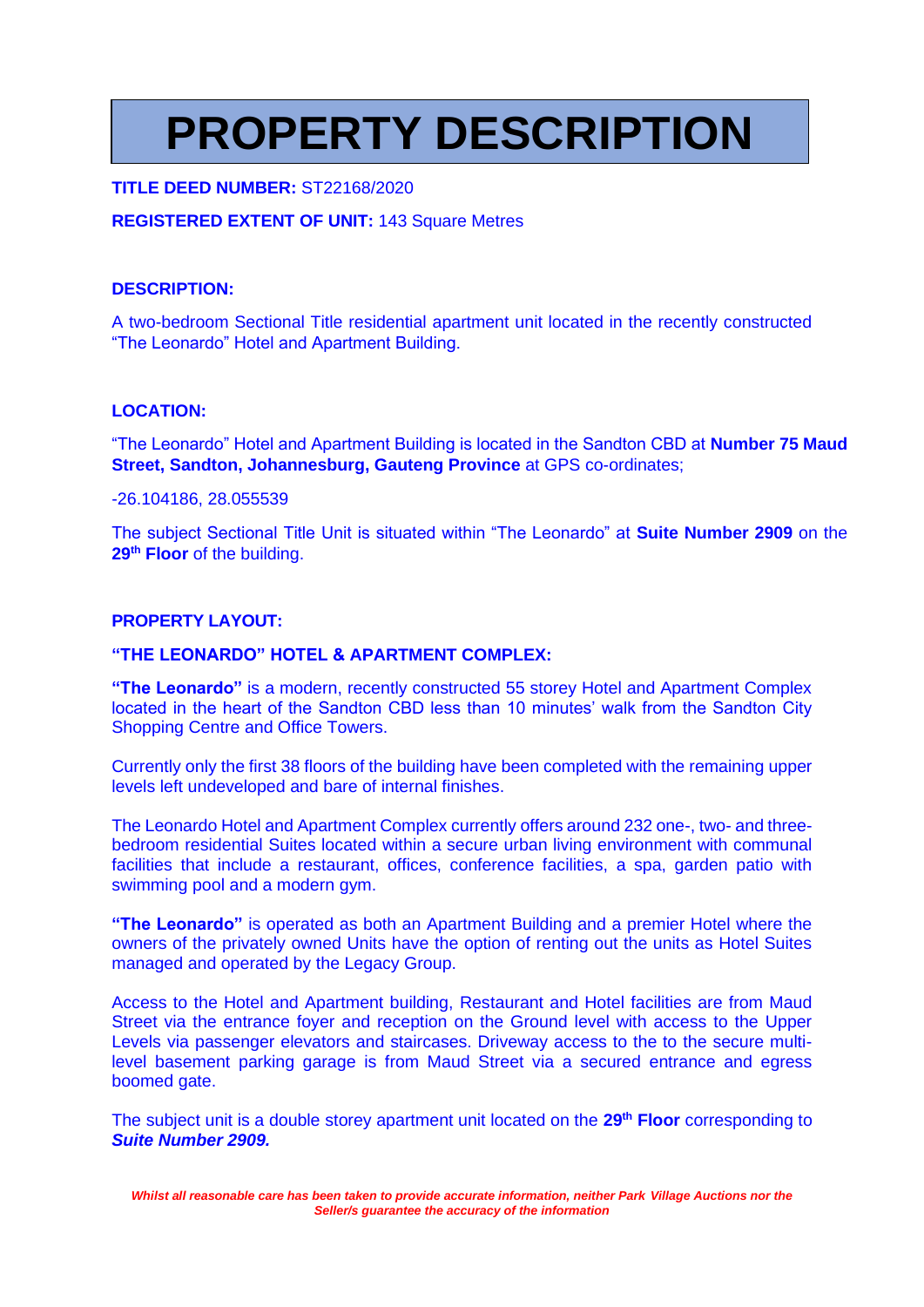#### **THE SUBJECT SECTIONAL TITLE APARTMENT UNIT:**

With access from the passage walkway at the front of the Suite, the subject unit is comprised on the Lower Level (29<sup>th</sup> Floor) of an entrance foyer passage, open plan lounge, dining room and kitchen. A pedestrian staircase from the foyer passage leads to the Upper Level comprising a landing and passage, two (2) en-suite bedrooms and a small study / storeroom.

- Flooring: Ceramic tiles, wall-to-wall carpeting
- Walls: Plastered and painted brick, ceramic wall tiles, decorative wallpaper
- Ceiling: Painted inverted recessed ceilings

#### **EXTERNAL FITTINGS & FIXTURES:**

- Card-lock entry system
- Central air-conditioning
- Wi-fi
- White veneer wall and floor units in the kitchen fitted with Ceaserstone worktops, under counter oven, glass hob and single bowl sink unit
- White veneer vanities in the en-suite bathrooms

#### **BASEMENT PARKING:**

Parking for owners, Hotel guests and patrons is available in the multi-level basement parking garage with the subject Unit having been allocated two (2) exclusive use parking bays.

#### **OCCUPANCY:**

The property is subject to a three (3) year Rental Pool Contract managed by the Legacy Hotel Group.

The Suite is fully furnished, serviced and intermittently occupied by hotel guests.

#### **RENTAL POOL CONTRACT:**

On 11 October 2019 the owner entered into a three (3) year Rental Pool Contract commencing on 30 April 2020 renewed automatically for further 12 months after expiry of the initial three (3) year period.

In terms of the Rental Pool Contract, the subject Suite 2909 is part of a Shared Pool ("*Long Stay Guest" rental option*) of around 14 units, all larger than 120m² in extent, where to combined revenue generated from all the units are distributed equally to the individual owners after deduction of all utilities, property expenses and a 15% Management fee. From the Statements provided by the Legacy Managing Agents, it is evident that the net proceeds accruing to the owner is around R40 000.00 per month.

Further information regarding the Rental Pool Contract and Levy Statement can be obtained from Mr. Rodney Eyberg, Accountant with the Legacy Hotel Group.

#### *PLEASE NOTE: THIS PROPERTY IS OFFERED FOR SALE EITHER WITH OR WITHOUT THE RENTAL POOL AGREEMENT.*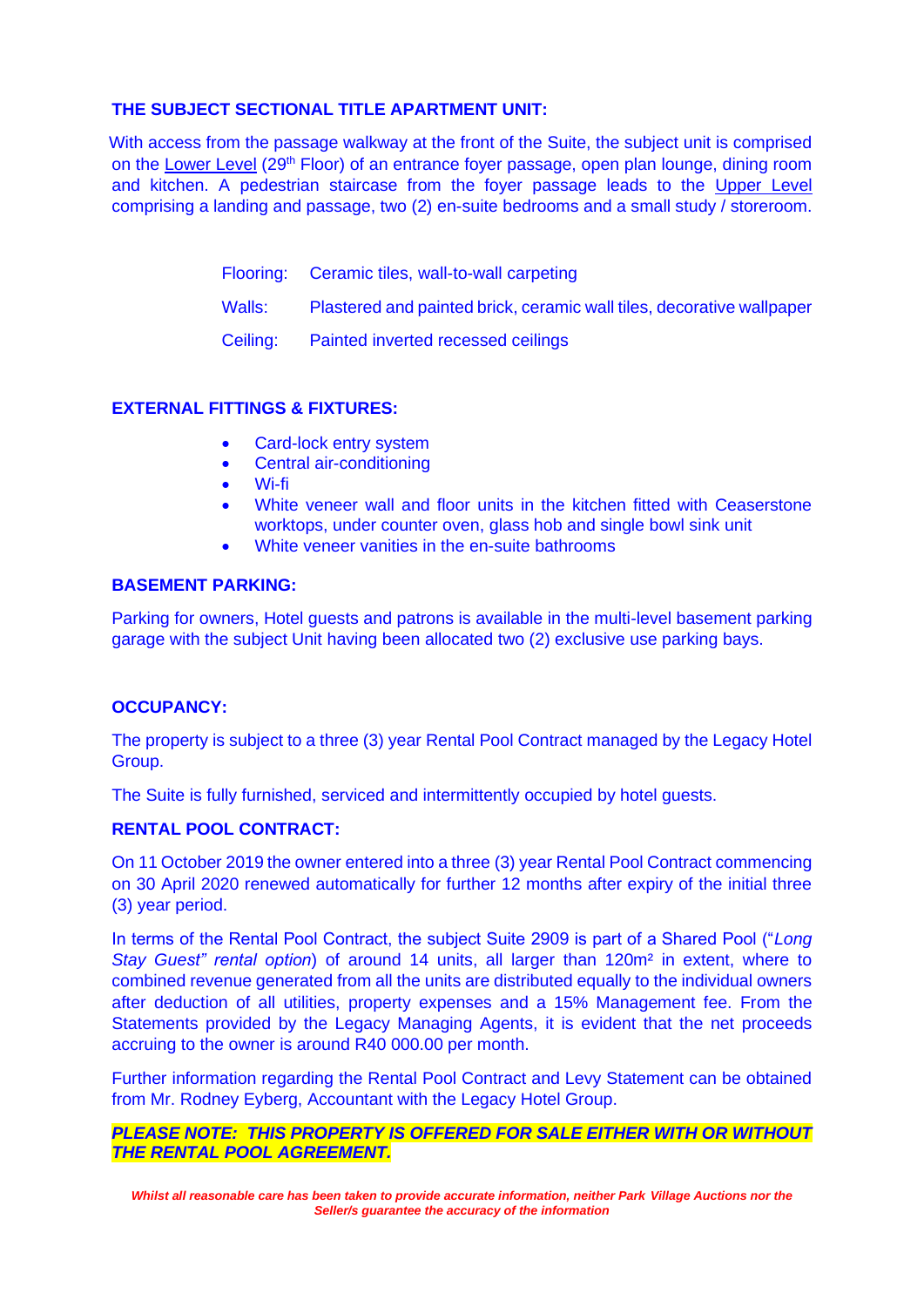#### **MUNICIPAL INFORMATION:**

#### **RATES AND TAXES:**

Account Number: 556550974 Current Monthly: R 3 248.28

#### **BODY CORPORATE / MANAGING AGENT:**

#### **MANAGING AGENT:**

The financial affairs of the Hotel & Apartment Complex are managed by the Legacy Hotel Group.

| <b>Contact Person:</b>  | Mr. Rodney Eyberg          |
|-------------------------|----------------------------|
| <b>Contact Details:</b> | Land Line: 087 536 0000    |
| E-mail:                 | reyberg@legacyhotels.co.za |

#### **LEVY INFORMATION:**

Monthly Levy: R 12 464.14

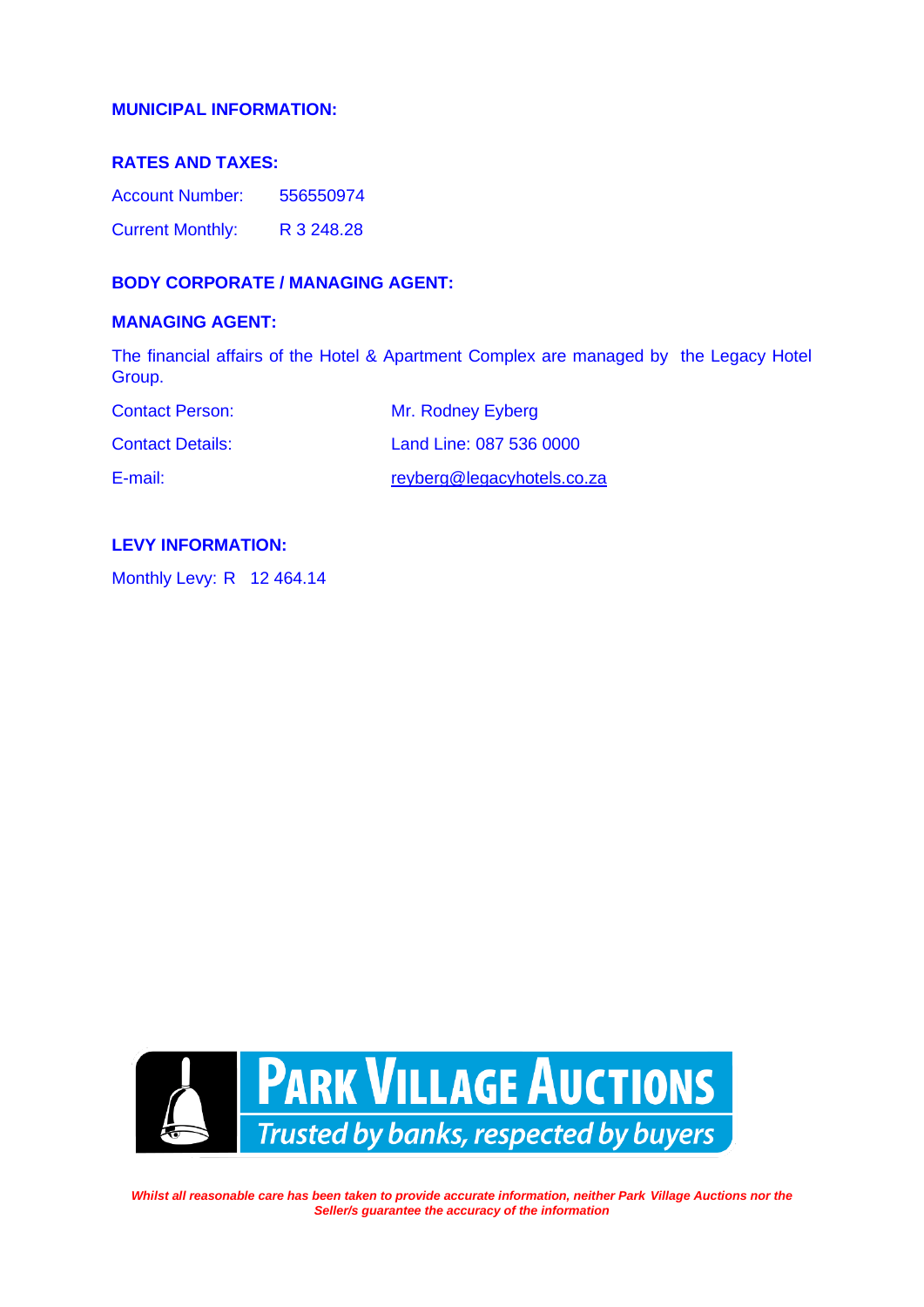## **WINDEED**

### WinDeed Property

### Lexis<sup>®</sup> WinDeed

PRETORIA, SS THE LEONARDO, 158, 2909

Any personal information obtained from this search will only be used as per th[e Terms and Conditions](https://www.windeed.co.za/windeed-terms-and-conditions/) agreed to and in accordance with applicable data protection laws including the Protection of Personal Information Act, 2013 (POPI), and shall not be used for marketing purposes.

| <b>SEARCH CRITERIA</b> |                  |               |                        |
|------------------------|------------------|---------------|------------------------|
| Search Date            | 2022/01/24 13:17 | Scheme Name   | <b>SS THE LEONARDO</b> |
| Reference              | -                | Scheme Number | 158                    |
| Report Print Date      | 2022/06/02 15:04 | Unit Number   | 2909                   |
| Deeds Office           | Pretoria         |               |                        |

| <b>REGISTERED PROPERTY DETAILS</b> |                        |                        |                          |  |
|------------------------------------|------------------------|------------------------|--------------------------|--|
| Property Type                      | SECTIONAL SCHEME UNIT  | Deed Office            | PRETORIA                 |  |
| Unit Number                        | 2909                   | Diagram Deed Number    | $\overline{\phantom{a}}$ |  |
| Scheme Name                        | <b>SS THE LEONARDO</b> | Registered Size        | 143.000SQM               |  |
| Scheme Number/Year                 | 158/2020               | Municipality           | CITY OF JOHANNESBURG     |  |
| Situated At                        | SANDOWN                | Province               | <b>GAUTENG</b>           |  |
| <b>Registration Division</b>       |                        | Coordinates (Lat/Long) | -26.104186 / 28.055539   |  |

| <b>OWNER INFORMATION (1)</b> |                          |                    |                     |
|------------------------------|--------------------------|--------------------|---------------------|
| ADAM LEONARDO PTY LTD        |                          |                    | Owner 1 of $1 \mid$ |
| Person Type                  | <b>COMPANY</b>           | Title Deed         | ST22168/2020        |
| Name                         | ADAM LEONARDO PTY LTD    | Purchase Date      | 2019/08/29          |
| Registration Number          | 201934359507             | Purchase Price (R) | 4 500 982           |
| Share $(\%)$                 | $\overline{\phantom{a}}$ | Registration Date  | 2020/05/28          |



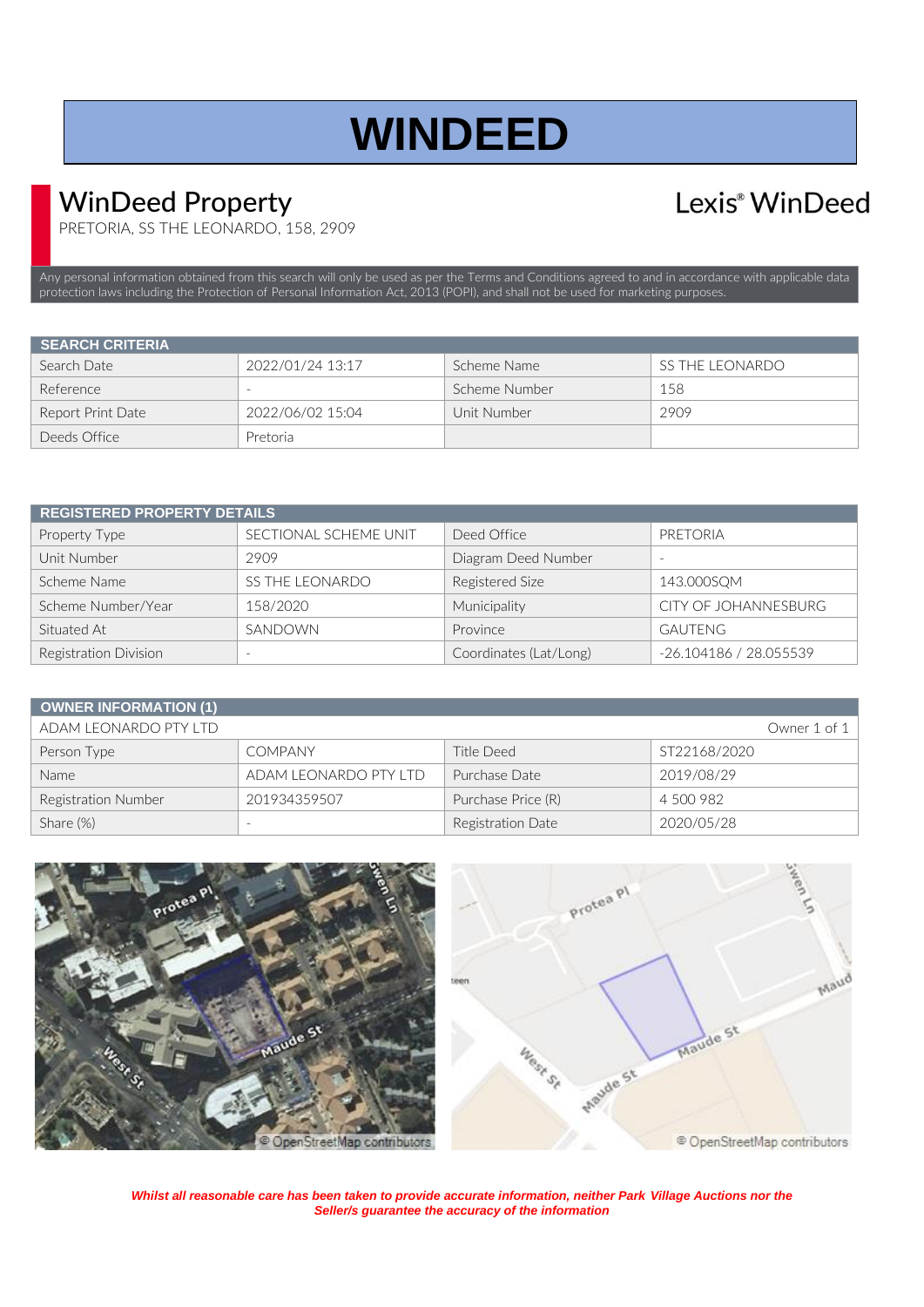## **PHOTOGRAPHS**